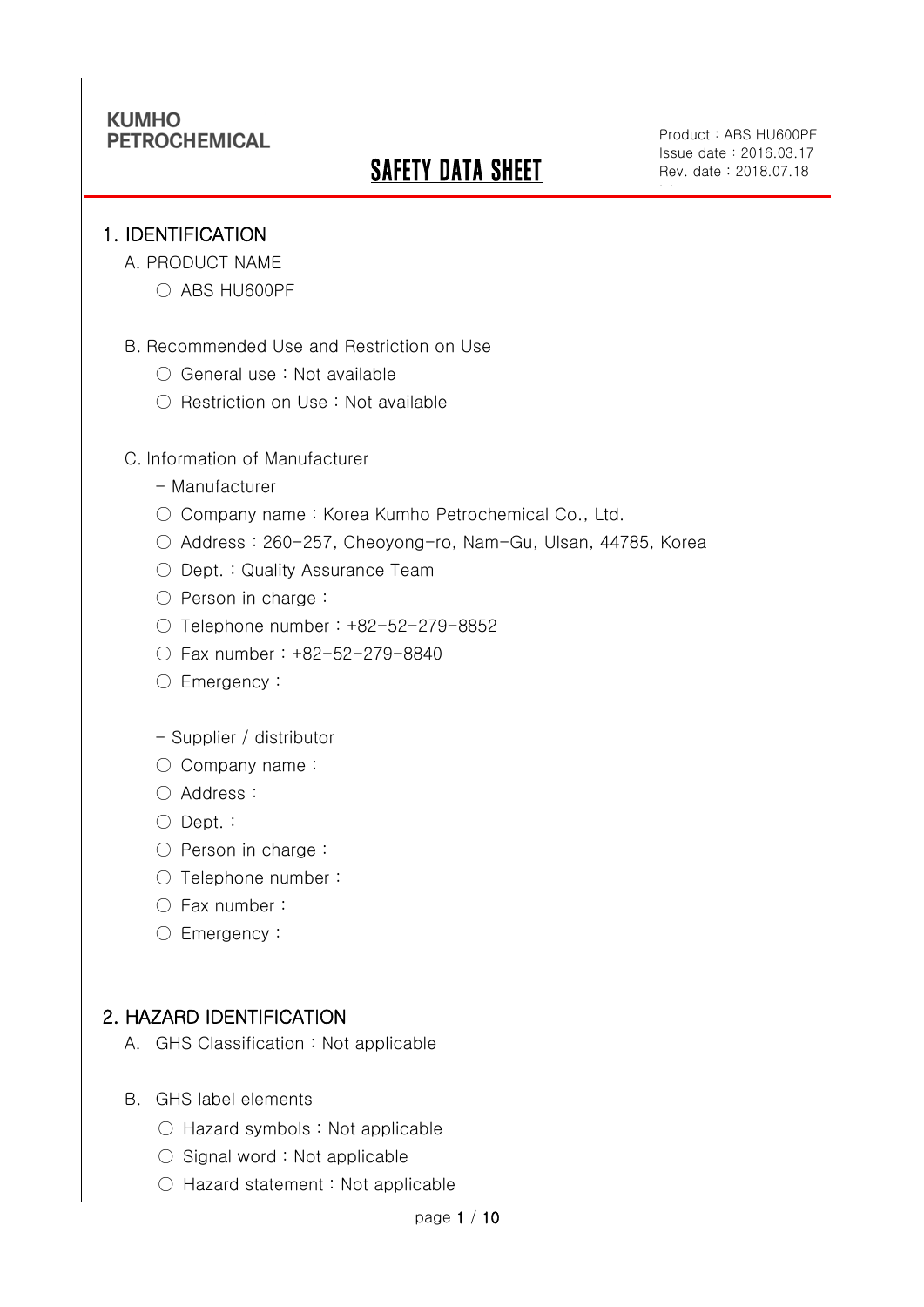Ī

## **SAFETY DATA SHEET**

Product: ABS HU600PF Issue date:2016.03.17 Rev. date : 2018.07.18

ble

○ Precautionary statements : Not applicable

C. Other hazards which do not result in classification :

- NFPA rating: (0~4 steps) : Health=1, Flammability=1, Reactivity=0

## 3. COMPOSITION/INFORMATION ON INGREDIENTS

| Chemical name                    | CAS No./ECL No./EINECS No.  | Contents(%) |
|----------------------------------|-----------------------------|-------------|
| AMS type heat resist ABS         | 25120-20-1/KE-29414/-       | $67 - 85$   |
| PMI type heat resist co-polymer  | 94858-30-7/2009-3-3928/-    | $15 - 30$   |
| Stabilizer                       | Proprietary                 | $0 - 1$     |
| Lubricant                        | Proprietary                 | $0 - 2$     |
| Acrylonitrile monomer            | 107-13-1/KE-29393/203-466-5 | < 0.1       |
| Butadiene monomer                | 106-99-0/KE-3719/203-450-8  | < 0.1       |
| Styrene monomer                  | 100-42-5/KE-35342/202-851-5 | < 0.1       |
| $\alpha$ -Methyl styrene monomer | 98-83-9/KE-23939/202-705-0  | < 0.1       |

※ Reference No. : ECL(Registration number of Korean Existing Chemical List) EINECS(Registration number of Europe Existing Chemical List)

### 4. FIRST-AID MEASURES

A. Eye Contact :

- Immediately flush eyes with plenty of water at least 15minutes.
- If irritation persists, get a doctor's examination.
- Lifting eyelids occasionally to wash eyelids down enough to follow up.

#### B. Skin Contact :

- Wash the contaminated skin area with running water.
- Cooling the contaminated skin with cool running water when contact with melt.
- Get medical attention when burn by melt.
- C. Inhalation :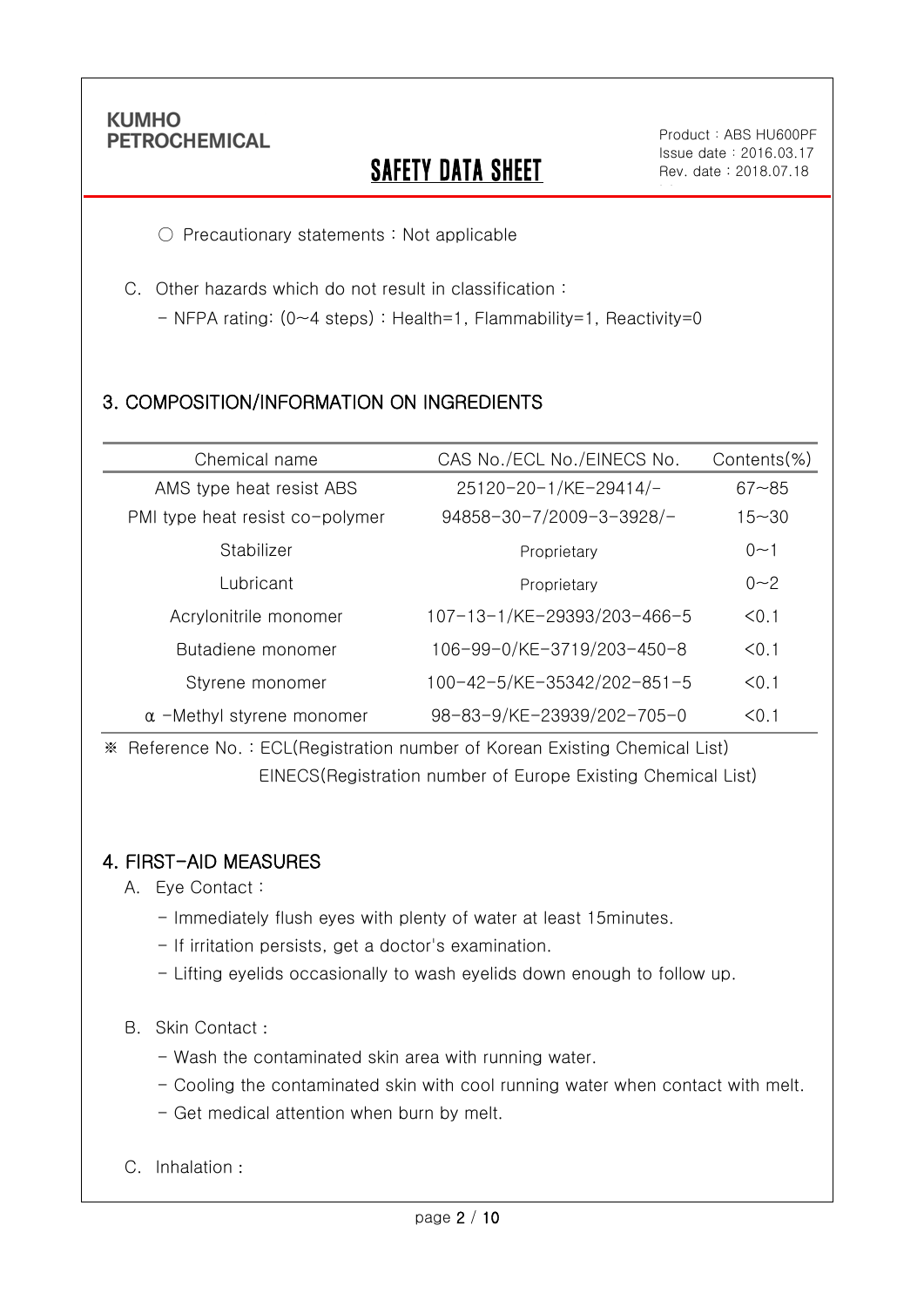Ī

## SAFETY DATA SHEET

Product: ABS HU600PF Issue date:2016.03.17 Rev. date : 2018.07.18

ble

- Remove exposed person to fresh air If inhaled smoke and decomposition products.
- Remove victim to fresh air and keep at rest in a position comfortable.
- Get medical attention.
- D. Ingestion:
	- Rinse mouth with water
	- Give large amounts of water.
	- Toxic by ingestion does not high.
	- If irritation or symptoms occurs, get a doctor's examination.
- E. Delay and immediate effects and also chronic effects from short and long term exposure :
	- Steams by plastic processing at high temperature may cause eyes and respiratory irritation.
- F. Notice to Physician :
	- Treatment may vary with condition of victim and specifics of incident.

## 5. FIRE FIGHTING MEASURE

- A. Suitable (Unsuitable) extinguishing media :
	- Extinguishing media : Carbon Dioxide, Dry Chemical, Water.
	- Unsuitable Extinguishing media : Do not use direct water.
	- Big Fire : Water spray, regular foam
- B. Specific hazards arising from the chemical
	- Combustion : Carbon monoxide, Carbon dioxide, hydrogen cyanide
	- Levels of fire hazard : Not available
- C. Fire fighting procedures and equipments :
	- Wear appropriate personal protective equipment(see section 8. EXPOSURE CONTROLS/PERSONAL PROTECTION).
	- Avoid inhalation of smoke or gas when fire fighting.
	- Move container from fire area if it can be done without risk.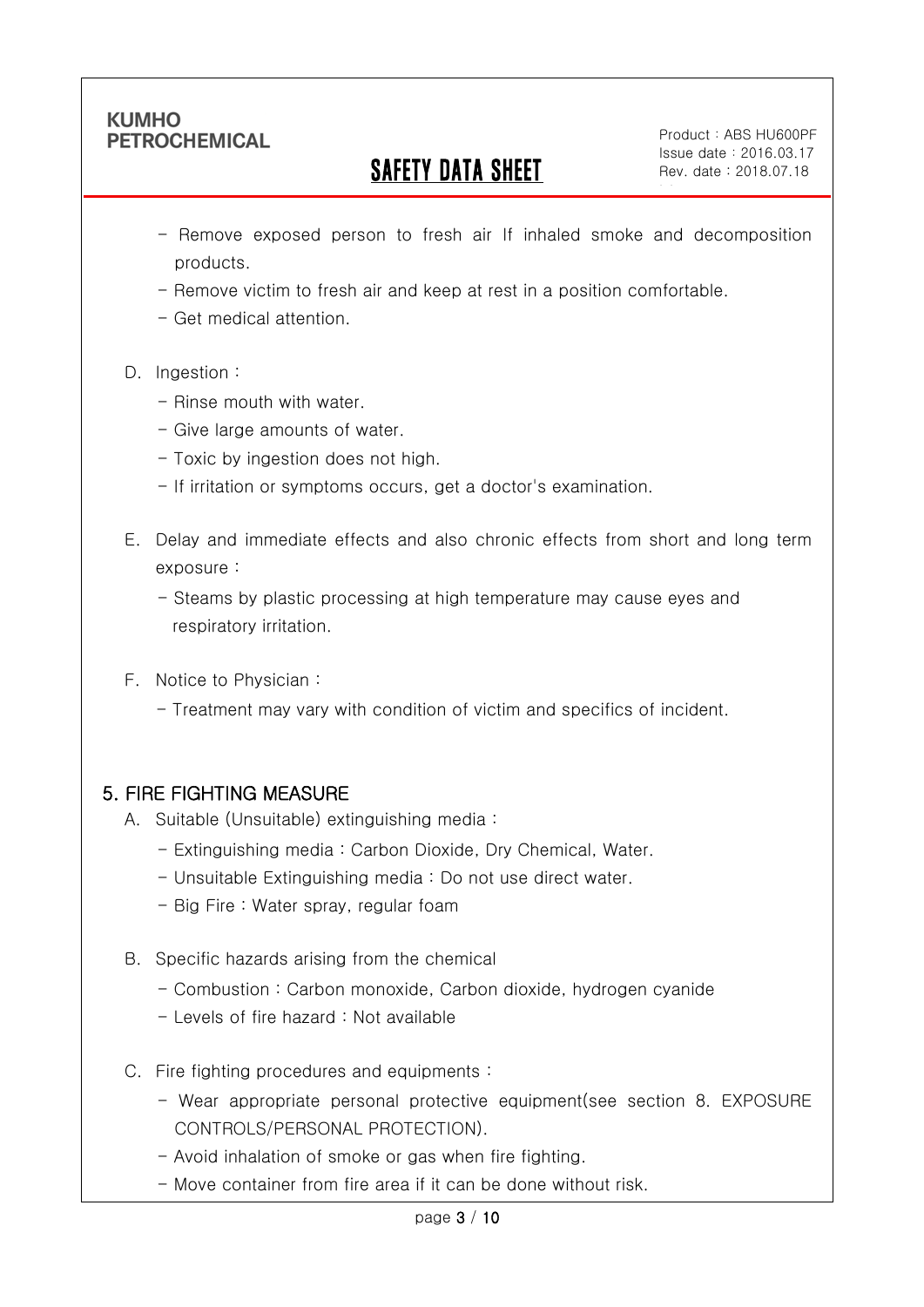Ī

## SAFETY DATA SHEET

Product: ABS HU600PF Issue date:2016.03.17 Rev. date : 2018.07.18

ble

- Cool containers with water until well after fire is out.

#### 6. ACCIDENTAL RELEASE MEASURES

A. Personal Precautions, Protective Equipment and Emergency procedures :

- Perform in accordance with 「 See section 8. EXPOSURE CONTROLS / PERSONAL PROTECTION」. Put on appropriate personal protective equipment.
- Where possible allow leak of molten material to solidify mechanical and chemical protective.
- Use a way to minimize dust.
- Avoid contact with eyes and skin.
- Avoid inhalation of substance itself or combustion.
- Evacuation against the wind.
- Avoid contact with heat, sparks, flame or other ignition sources.
- B. Environmental Precautions
	- Avoid dispersal of spilt material and runoff and contact with waterways, drains and sewers. If large spills, advise emergency services.
- C. Methods and materials for containment and cleaning up :
	- $\bigcirc$  For small spills.
		- Remove all sources of ignition.
		- Suppression occurrence of dust.
		- Appropriate container for disposal of spilled material collected.
		- Ventilate leak areas and clearing leak area.
	- For large spills.
		- Remove all sources of ignition.
		- Suppression occurrence of dust.
		- Avoid entering to sewers or water system.
		- For disposal of spilled material in appropriate containers collected and clear surface.
		- Appropriate container for disposal of spilled material collected.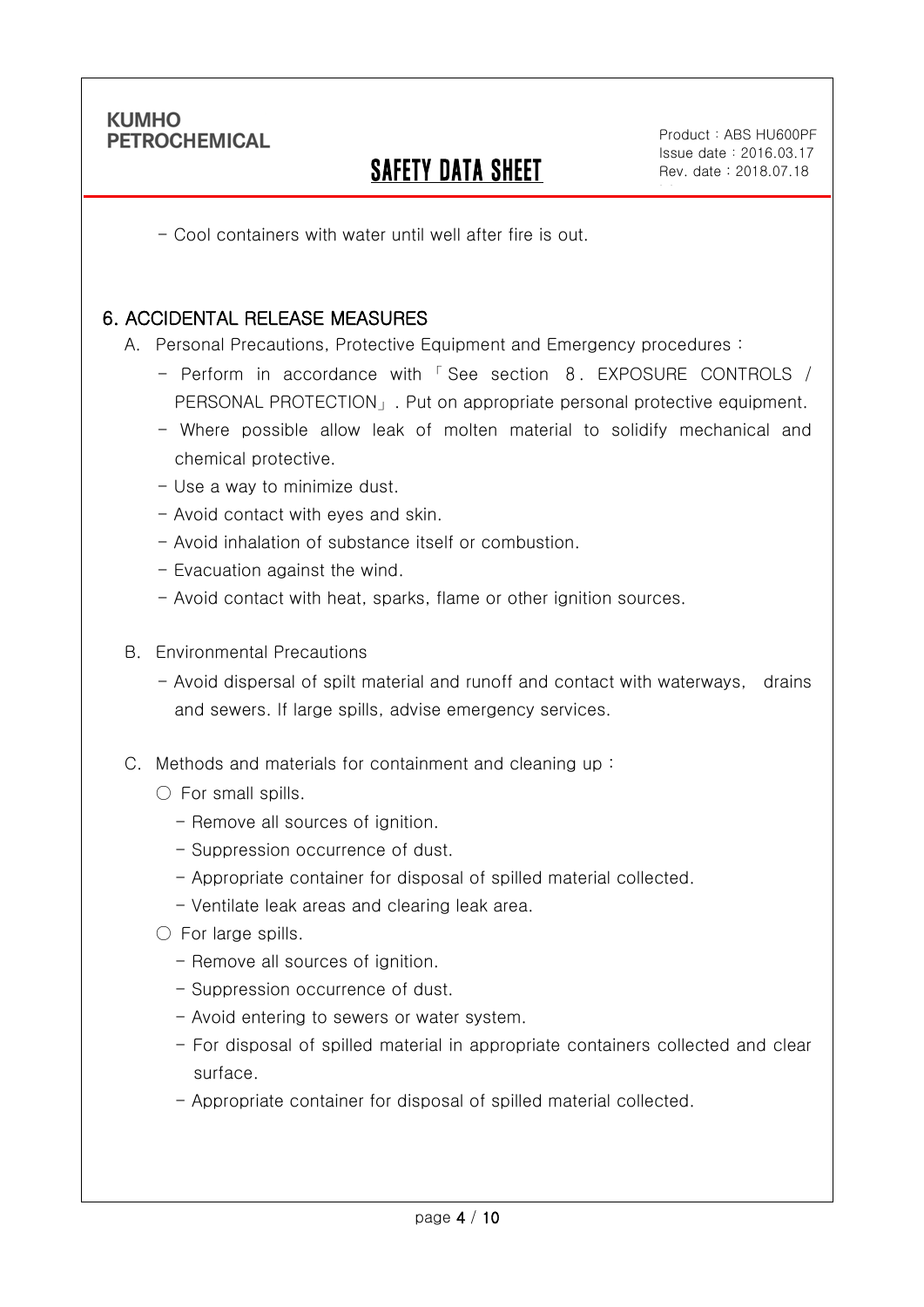## SAFETY DATA SHEET

Product: ABS HU600PF Issue date:2016.03.17 Rev. date : 2018.07.18

ble

#### 7. HANDLING AND STORAGE

A. Handling :

Ī

- Perform in accordance with 「 See section 8. EXPOSURE CONTROLS / PERSONAL PROTECTION」. Put on appropriate personal protective equipment.
- Handle in a well-ventilated place.
- Avoid contact with heat, sparks, flame or other ignition sources.
- Remove all sources of ignition.
- Ground all equipment.
- Wash thoroughly after handling
- B. Storage Precautionary Statements :
	- Keep in original container and tightly closed.
	- Avoid contact moisture.
	- Avoid contact with incompatible materials.

#### 8. EXPOSURE CONTROLS/PERSONAL PROTECTION

- A. Exposure limit
	- Exposure limit under ISHL : Not applicable
	- ACGIH : Not applicable
	- Biological exposure limits : Not applicable
- B. Engineering Controls
	- A system of local and/or general exhaust is recommended to keep employee exposures above the Exposure Limits. Local exhaust ventilation is generally preferred because it can control the emissions of the contaminant at its source, preventing dispersion of it into the general work area. The use of local exhaust ventilation is recommended to control emissions near the source.
- C. Personal Protective Equipment :
	- Respiratory Protection : Use the respirator be given official approval by Korea Occupational Safety & Health Agency. Under conditions of frequent use or heavy exposure, Respiratory protection may be needed. Respiratory protection is ranked in order from minimum to maximum. Consider warning properties before use.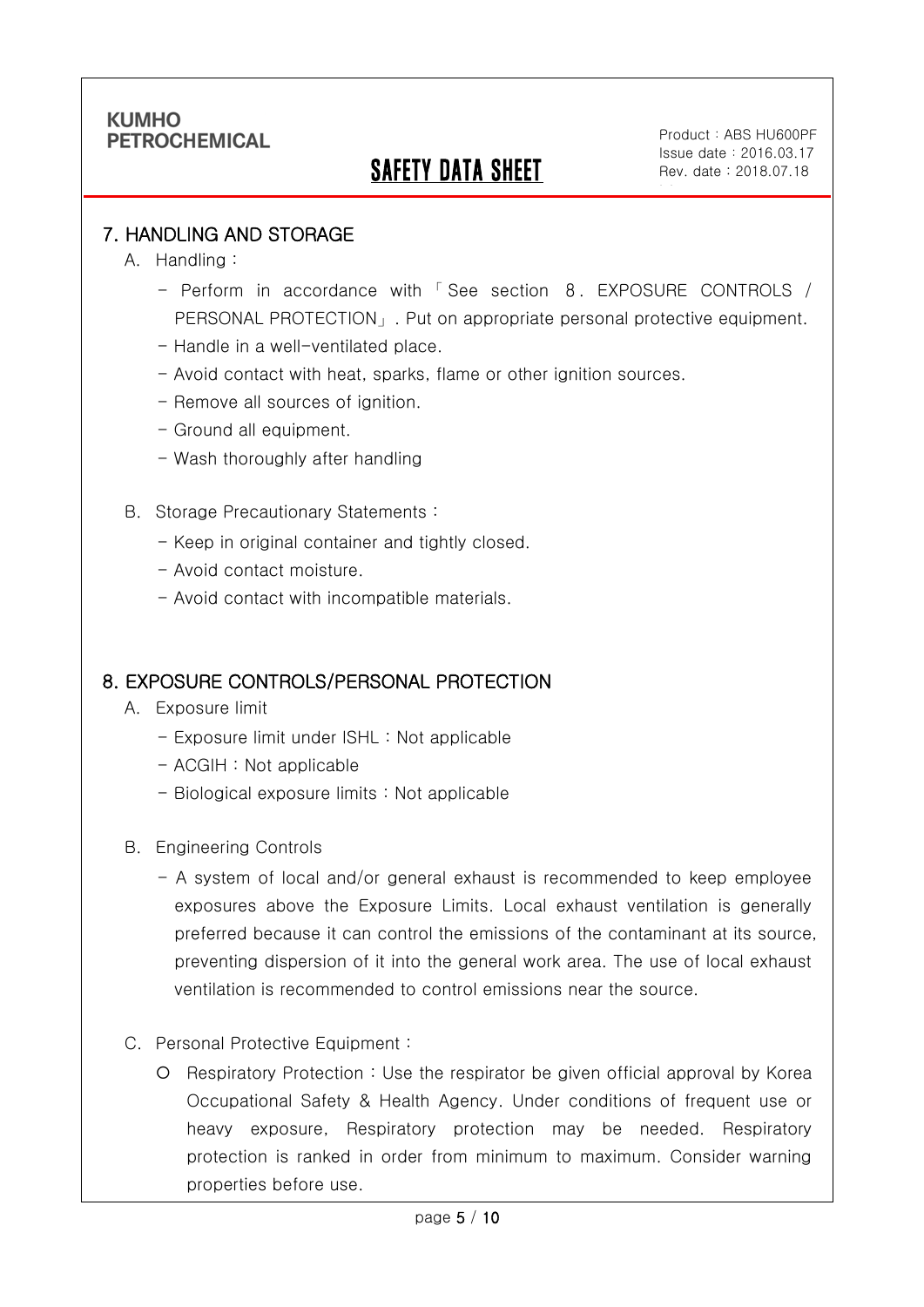Ī

# SAFETY DATA SHEET

Product: ABS HU600PF Issue date:2016.03.17 Rev. date : 2018.07.18

ble

- Dust, mist, fume-purifying respiratory protection
- Any air-purifying respirator with a corpuscle filter of high efficiency
- Any respiratory protection with a electromotion fan(for dust, mist, fume-purifying)
- ※ For Unknown Concentration or Immediately Dangerous to Life or Health
- Self-contained breathing apparatus(pressure-demand or other positive-pressure mode in combination)
- Supplied-air respirator with full facepiece
- Eye Protection : Wear primary eye protection such as splash resistant safety goggles with a secondary protection faceshield. Provide an emergency eye wash station and quick drench shower in the immediate work area.
- Hand Protection : Wear chemical resistant protected gloves if there is hazard potential for direct skin contact. Wear heat resistant protected gloves to withstand the temperature of molten product.
- Body Protection : Wear chemical resistant protected clothing if there is hazard potential for direct contact.

### 9. PHYSICAL AND CHEMICAL PROPERTIES

- A. Appearance : Pellet
- B. Odor : Mild odor
- C. Odor threshold : Not available
- D. pH : 7
- E. Melting point/Freezing point : Not applicable
- F. Initial Boiling Point/Boiling Ranges : Not applicable
- G. Flash point : 349℃(660℉)
- H. Evapourating Rate : Not applicable
- I. Flammability(solid, gas) : 1/16" HB(UL 94)
- J. Upper/Lower Flammability or explosive limits : Not available
- K. Vapour pressure : Not applicable
- L. Solubility :
	- Water : Insoluble

Acetone, MEK, dichloromethane : Soluble

Alcohol, Mineral Oil : insoluble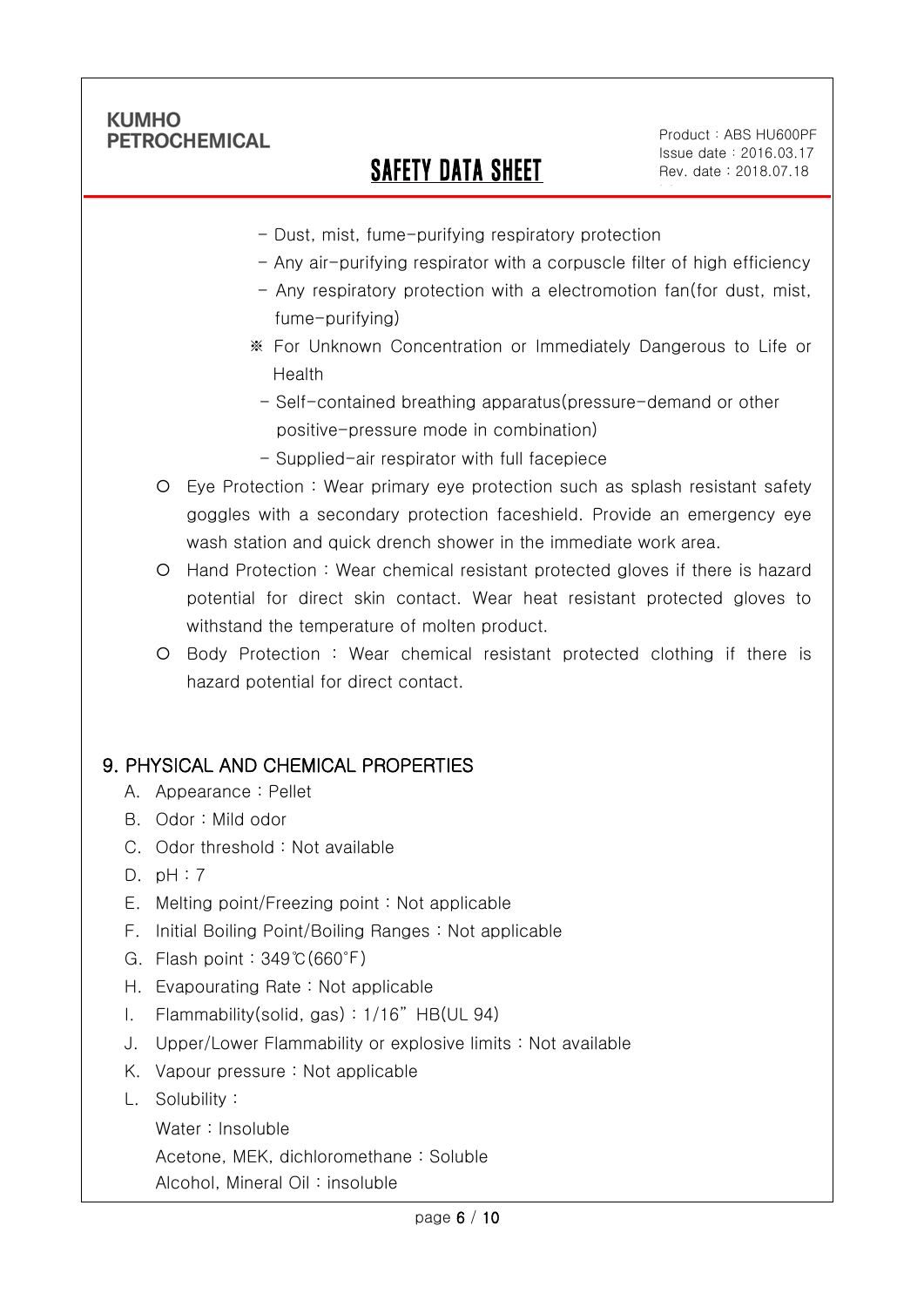Ī

# **SAFETY DATA SHEET**

Product: ABS HU600PF Issue date:2016.03.17 Rev. date : 2018.07.18

ble

- M. Vapour density(Air=1) : Not applicable
- N. Relative density : 1.02~1.17
- O. Partition coefficient of n-octanol/water : Not available
- P. Autoignition Temperature : 455℃
- Q. Decomposition Temperature : Not applicable
- R. Viscosity : Not applicable
- S. Molecular weight : 50,000~200,000

### 10. STABILITY AND REACTIVITY

- A. Stability
	- This material is stable under recommended storage and handling conditions
	- Decompose at 320℃ on heating.
- B. Possibility of Hazardous Reaction
	- Will not occur.
- C. Conditions to Avoid
	- Avoid contact with heat.
	- Avoid contact with heat, sparks, flame or other ignition sources.
- D. Materials to Avoid
	- Strong oxidizing agents.
- E. Hazardous Decomposition Products
	- Hydrogen cyanide
	- Generate monomer, oxides, gas/steam, hydrocarbon, low-molecular oligomers ring, gas products when heated to high temperature.

### 11. TOXOCOLOGICAL INFORMATION

- A. Information on the likely routes of exposure
	- (Respiratory tracts) : Not available
	- (Oral) : Not available
	- (Eye ∙ Skin) : Not available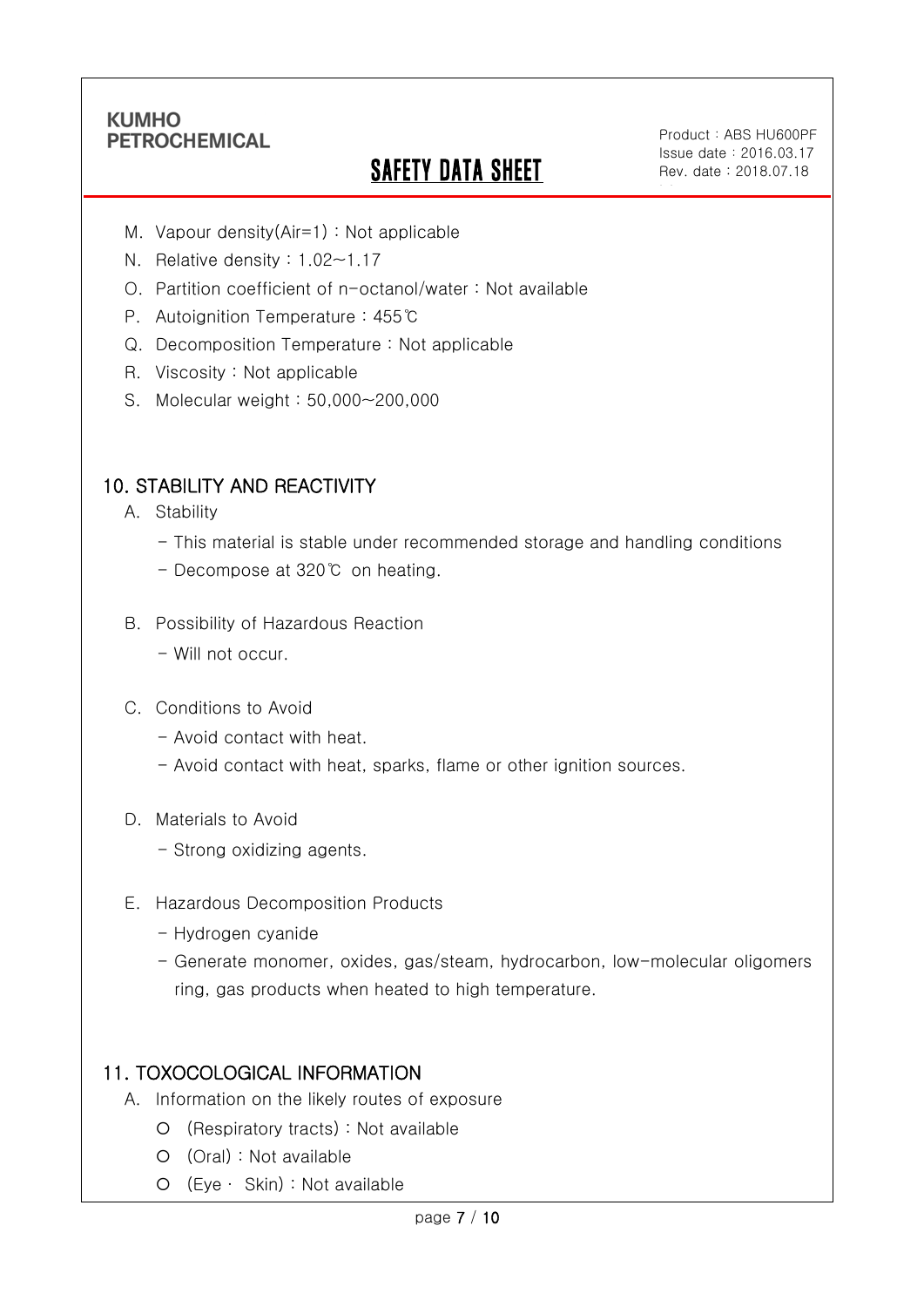Ī

## SAFETY DATA SHEET

Product: ABS HU600PF Issue date:2016.03.17 Rev. date : 2018.07.18

ble

- B. Delayed and immediate effects and also chronic effects from short and long term exposure
	- Acute toxicity : Not available
	- O Skin corrosion/irritation : Not available
	- $O$  Serious eye damage/irritation : Not available
	- O Respiratory sensitization : Not available
	- O Skin sensitization : Not available
	- Carcinogenicity : Not available
	- Germ cell mutagenicity : Not available
	- $O$  Reproductive toxicity : Not available
	- Specific target organ toxicity(single exposure) : Not available
	- Specific target organ toxicity(repeated exposure) : Not available
	- Aspiration hazard : Not available
	- Chronic effect : Not available
- C. Calculation the classification of the mixture(acute toxicity estimate calculation etc.) : Not applicable

### 12. ECOLOGICAL INFORMATION

- A. Ecotoxicity : Not available
- B. Persistence and degradability : Not applicable
- C. Bioaccumulative potential : Not applicable
- D. Mobility in soil : Not available
- E. Other adverse effects : Not applicable

### 13. DISPOSAL CONSIDERATION

- A. Disposal methods
	- The user of this product must properly characterize the waste/container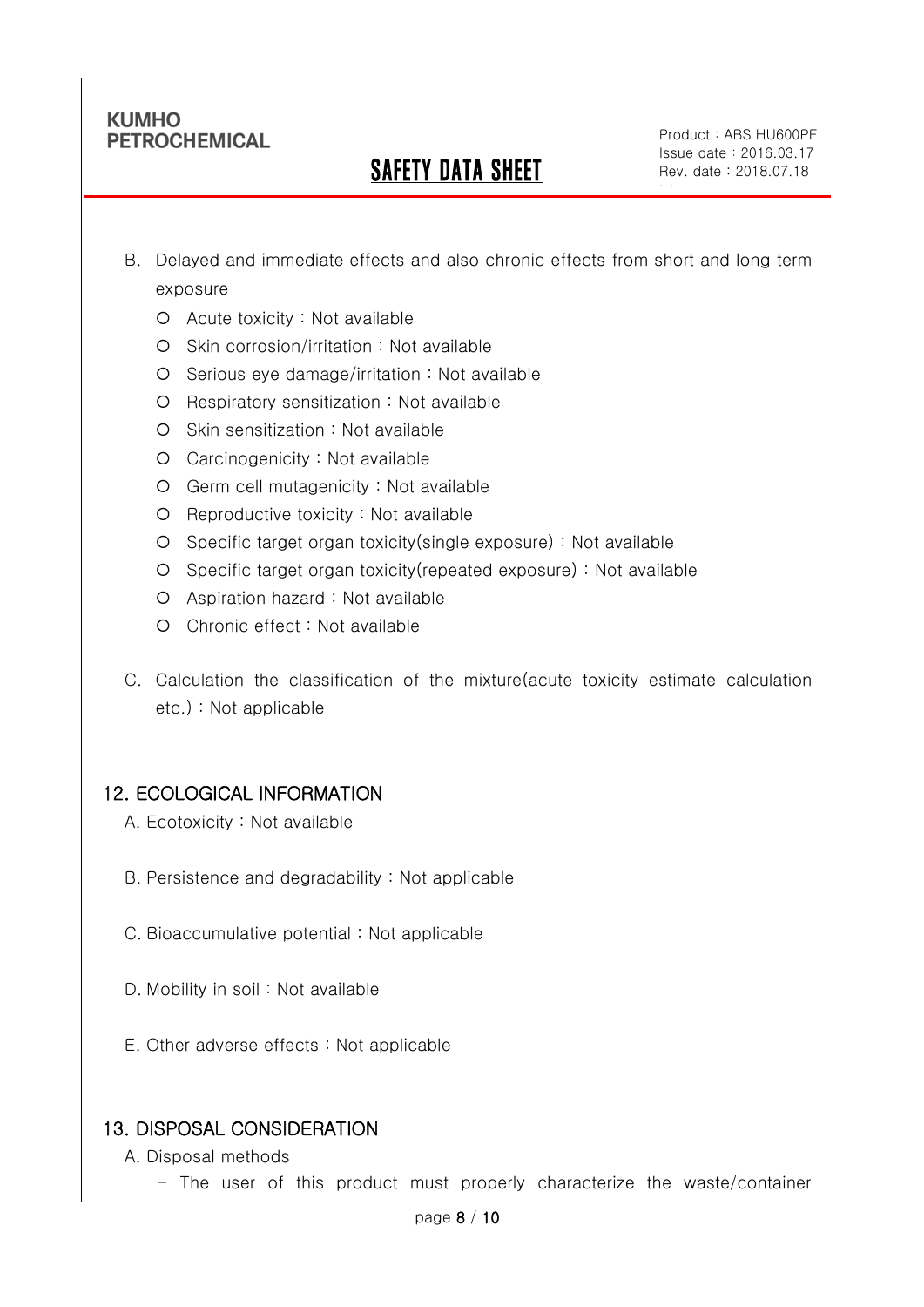Ī

# SAFETY DATA SHEET

Product: ABS HU600PF Issue date:2016.03.17 Rev. date : 2018.07.18

ble

generated from the use of this product in accordance with all applicable federal, state and/or local laws and regulations in order to determine the proper disposal of the waste in accordance with all applicable federal, state and/or local laws and regulations.

- B. Special precautions for disposal :
	- The user of this product must disposal by oneself or entrust to waste disposer or person who other' s waste recycle and dispose, person who establish and operate waste disposal facilities.
	- Dispose of waste in accordance with local regulation.

#### 14. TRANSPORT INFORMATION

- A. UN number : Not regulated for transport of dangerous goods
- B. Proper shipping name : Not applicable
- C. Hazard class : Not applicable
- D. Packing group : Not applicable
- E. Marine pollutant : Not applicable
- F. Special precautions for user related to transport or transportation measures :
	- 1) EmS FIRE SCHEDULE : F-A
	- 2) EmS SPILLAGE SCHEDULE : S-H
- G. IATA Transport : Not Classified as dangerous for IATA Transport

### 15. REGULATORY INFORMATION

A. Korea Industry Safety and Health Law (ISHL) :

 $\bigcirc$  This product is not subject to the chemical for classification and labeling under ISHL Article 41.